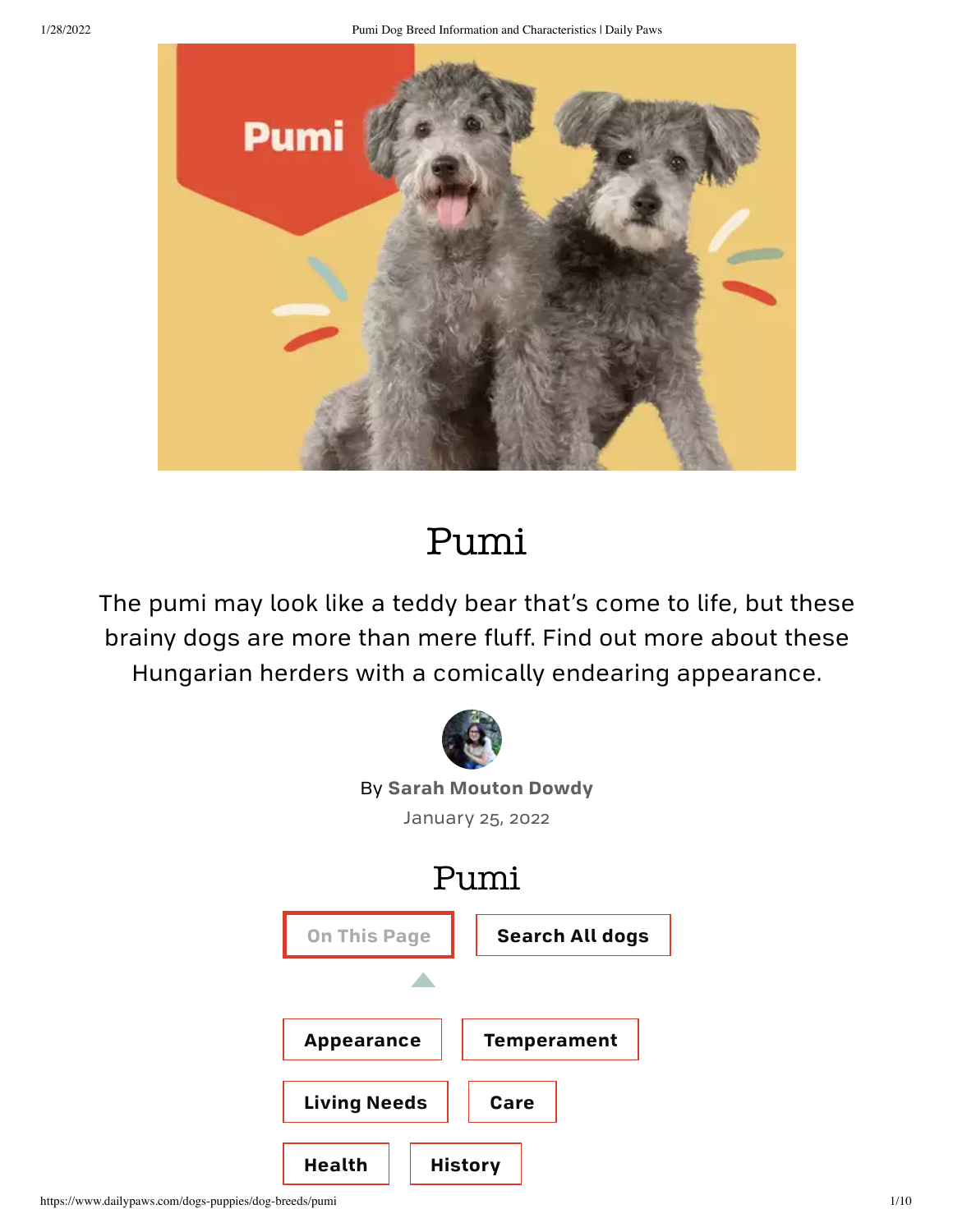

#### **Pumi**

| <b>HEIGHT</b><br>$15 - 18.5$<br>inches                                  | <b>WEIGHT</b><br>$22 - 29$<br>pounds |                                          | LIFE SPAN $12-13$ years |
|-------------------------------------------------------------------------|--------------------------------------|------------------------------------------|-------------------------|
| <b>BREED SIZE</b> medium (26-60 lbs.)                                   |                                      | <b>GOOD WITH</b> families, children      |                         |
| <b>TEMPERAMENT</b><br>willful, outgoing, playful                        |                                      | <b>INTELLIGENCE</b> high                 |                         |
| <b>SHEDDING AMOUNT</b> infrequent                                       |                                      | <b>EXERCISE NEEDS</b> high               |                         |
| <b>ENERGY LEVEL</b> active                                              | <b>BARKING LEVEL</b> frequent        |                                          | <b>DROOL AMOUNT</b> low |
| <b>BREED GROUP</b> herding                                              |                                      | <b>COAT LENGTH/TEXTURE</b> medium, curly |                         |
| <b>COLORS</b> black, fawn, gray, white                                  |                                      | <b>PATTERNS</b> brindle, black and tan   |                         |
| <b>OTHER TRAITS</b> easy to train, easy to groom, good hiking companion |                                      |                                          |                         |

Quick! Close your eyes and try to imagine the cutest dog possible. With his corkscrew curls, circular tail, comical ears, and waggish expression, there's a good chance the pumi looks like the dog of your dreams.

But if you're tempted to judge this furry book by its cover, you should know that the pumi (pronounced POO-mee; plural is "pumik") is more than just an adorable, fluffy face. Indeed, this teddy bear lookalike was [originally](https://www.dailypaws.com/dogs-puppies/dog-breeds/finder?breed_group=herding) bred to herd and guard livestock in Eastern Europe, and he is known for his brain as much as for his looks.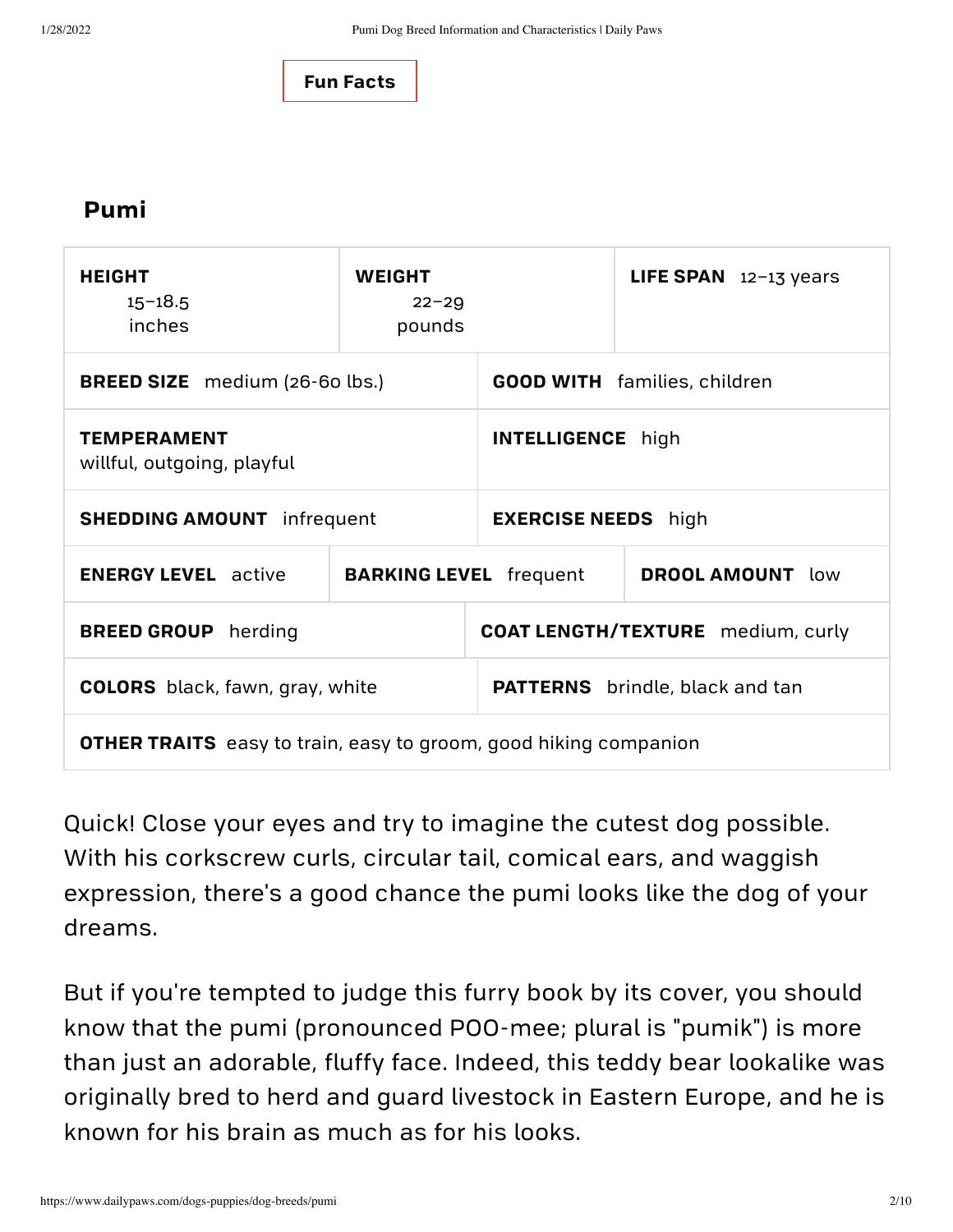The desire to work runs strong in most pumik, so they require an active, [engaged](https://www.dailypaws.com/living-with-pets/pet-compatibility/active-dog-breeds) owner who can commit to keeping their lively minds and bodies busy each day.

"They are not an easy dog, however cute they look!" says Jane Pooley, who counts two pumik as her companions. "But they are great fun if you are willing to invest enough time and thought."

## <span id="page-2-0"></span>Appearance

It isn't typically a compliment to be described as a square, but pumik are doing their best to change the maligned shape's perception. According to the pumi breed [standard](http://images.akc.org/pdf/breeds/standards/Pumi.pdf), the dog should have a square outline, with a height between 15–18.5 inches and a weight between 22–29 pounds. All in all, this makes for a lean, agile dog who can easily keep up with his ranch hand duties.

At one corner of the pumi square, you'll find a tail that arches back on itself to form a circle. At the opposite corner, you'll see a long head, dark brown eyes, and fur-covered, semi-erect ears that look like they're in the middle of waving "hello" (an attribute that certainly doesn't hurt their charm). Much like the pumi himself, these ears are alert and active and will move in response to various stimuli.

The pumi is clothed in a coat of attention-grabbing corkscrew curls. The coat consists of both harsh outer hair and a soft undercoat, and it comes in solid [shades](https://www.dailypaws.com/living-with-pets/pet-compatibility/black-dog-breeds) of black, white, gray, and fawn. And because a working dog with high grooming needs would be counterproductive, you'll be pleased to know that the [low-shedding](https://www.dailypaws.com/living-with-pets/pet-compatibility/dog-breeds-that-dont-shed) pumi only needs to air dry to achieve that quintessential coiffure.

## <span id="page-2-1"></span>Temperament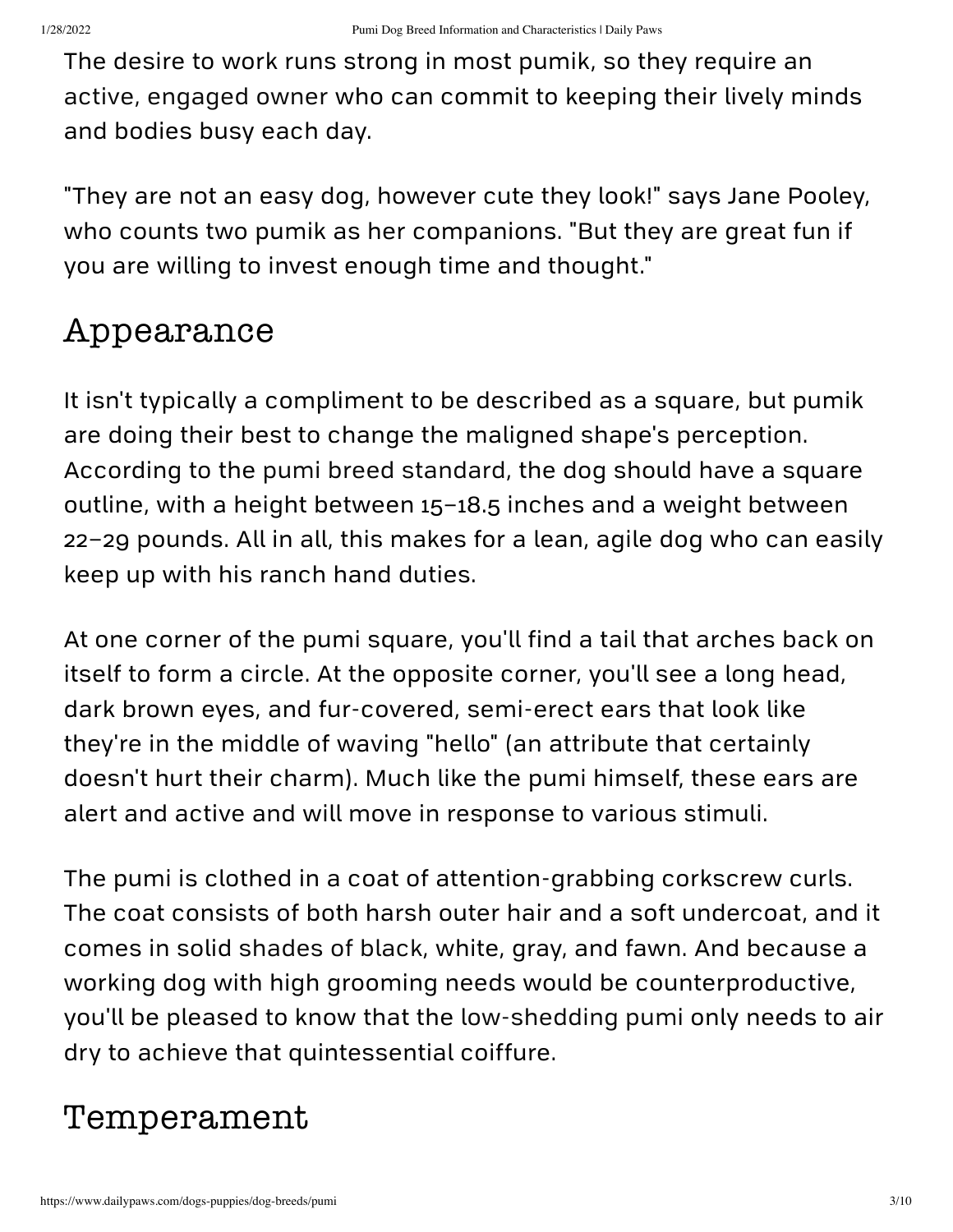The pumi was bred for a specific task, so discussing his temperament is a little like going over his job description, says Melissa Hatfield, MS, CBCC-KA, CDBC, owner of [Loving](https://www.lovingdogs.net/) Dogs in Fayetteville, Ark. And you shouldn't expect these instincts to disappear simply because a pumi is taken out of his workplace.

"Herding requires a keen ability to assess situations quickly and to act decisively—some on his own and some by following human commands," Hatfield explains. In other words, pumik are bold, [intelligent](https://www.dailypaws.com/living-with-pets/pet-compatibility/smartest-dog-breeds), and perpetually reporting for duty. Without proper socialization or outlets for this energy, the breed can become unruly. You might even find that *you* are the one being herded.

"They are a good [family](https://www.dailypaws.com/living-with-pets/pet-compatibility/best-family-dogs) pet and enjoy playing with [children,](https://www.dailypaws.com/living-with-pets/pet-compatibility/best-dog-breeds-for-kids)" says Pooley, who's lived with pumik for nearly six years. "But the herding instinct can come out with humans, dogs, chickens, etc." In addition to their speed and agility, pumik use barking to get [livestock](https://www.dailypaws.com/dogs-puppies/dog-behavior/common-dog-behaviors/how-to-stop-a-dog-from-barking) in order, which can be problematic for an unsuspecting owner.

On the plus side, Hatfield says that herding dogs are extremely sensitive to the nonverbal cues of their owners and are quick learners. "This is a great advantage in training and in [establishing](https://www.dailypaws.com/dogs-puppies/dog-training/basic/dog-obedience-training) boundaries with the breed's instinctive behaviors," she explains. "For example, a pumi can be taught to herd a ball, not a preschooler, and that it's OK to chase a Frisbee but not a car."

Like most herding dogs, pumik can be reserved around strangers, and they don't enjoy being left alone for long [periods.](https://www.dailypaws.com/syndication/separation-anxiety-in-dogs) Because they were bred to work alongside humans, they can become particularly close with their leader. And despite their seemingly limitless supply of energy, pumik are not opposed to cuddle breaks (though they must be earned!).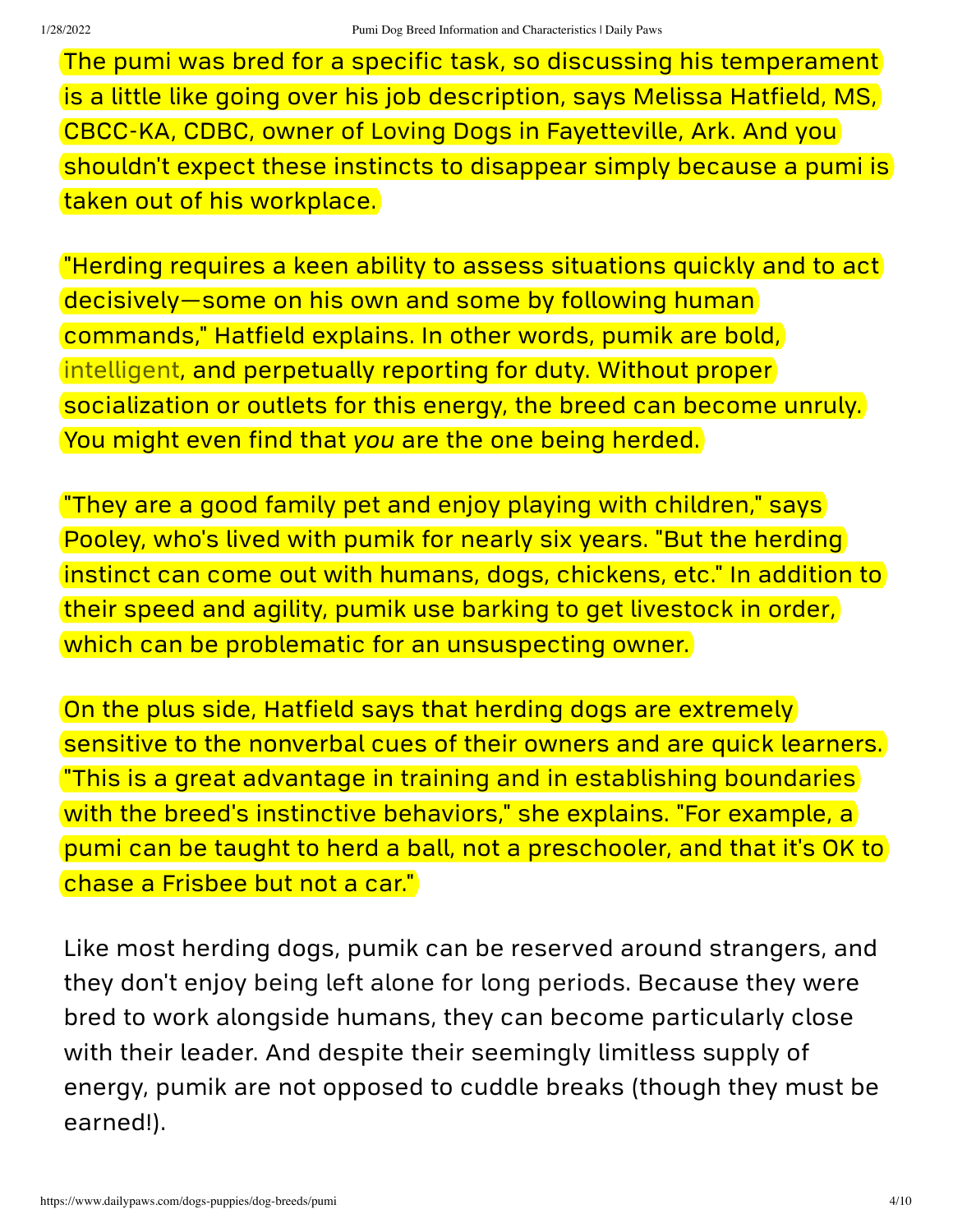## <span id="page-4-0"></span>Living Needs

Because pumik are so intelligent and wired for work, Hatfield says they are most likely to thrive in a home with an [experienced](https://www.dailypaws.com/living-with-pets/pet-owner-relationship/when-am-i-considered-an-experienced-dog-owner) dog owner who's committed to putting in the time and energy needed to properly socialize and [train](https://www.dailypaws.com/dogs-puppies/dog-training/basic/dog-training) the new pup and keep him busy each day. This home can include other family members, including children and animals, though [introductions](https://www.dailypaws.com/living-with-pets/pet-owner-relationship/family-changes/how-to-introduce-dogs) would need to be made slowly and carefully.

Exercising your pumi's body and mind on a daily basis is more important than having a large [fenced](https://www.dailypaws.com/living-with-pets/pet-friendly-home/dog-fence) yard or living space, though it's worth noting that their characteristic herding dog bark could make apartment-living a bit difficult.

"I live in a house with a small backyard, but I walk my pumik for an hour each day," Pooley explains. "They would walk for miles, but they thrive on short, [brain-stimulating](https://www.dailypaws.com/dogs-puppies/dog-exercise-play) exercises and [learning](https://www.dailypaws.com/dogs-puppies/dog-training/basic/dog-tricks) tricks, too. They also love attending agility training [sessions](https://www.dailypaws.com/dogs-puppies/dog-training/agility-competitive/dog-agility-training) two to three times a week."

**[RELATED:](https://www.dailypaws.com/dogs-puppies/dog-exercise-play/how-often-do-you-walk-your-dog)** How Often Do You Walk Your Dog? See If You're Walking Your Pup Enough

### <span id="page-4-1"></span>Care

Hatfield notes that there is a distinct difference between being sociable and needing socialization. The former refers to a dog's innate temperament, while the later is a set of learned behaviors that help a dog and his owner coexist more harmoniously.

"Pumik are naturally sociable dogs," Hatfield continues. "But since their innate temperament is based on herding livestock, they will need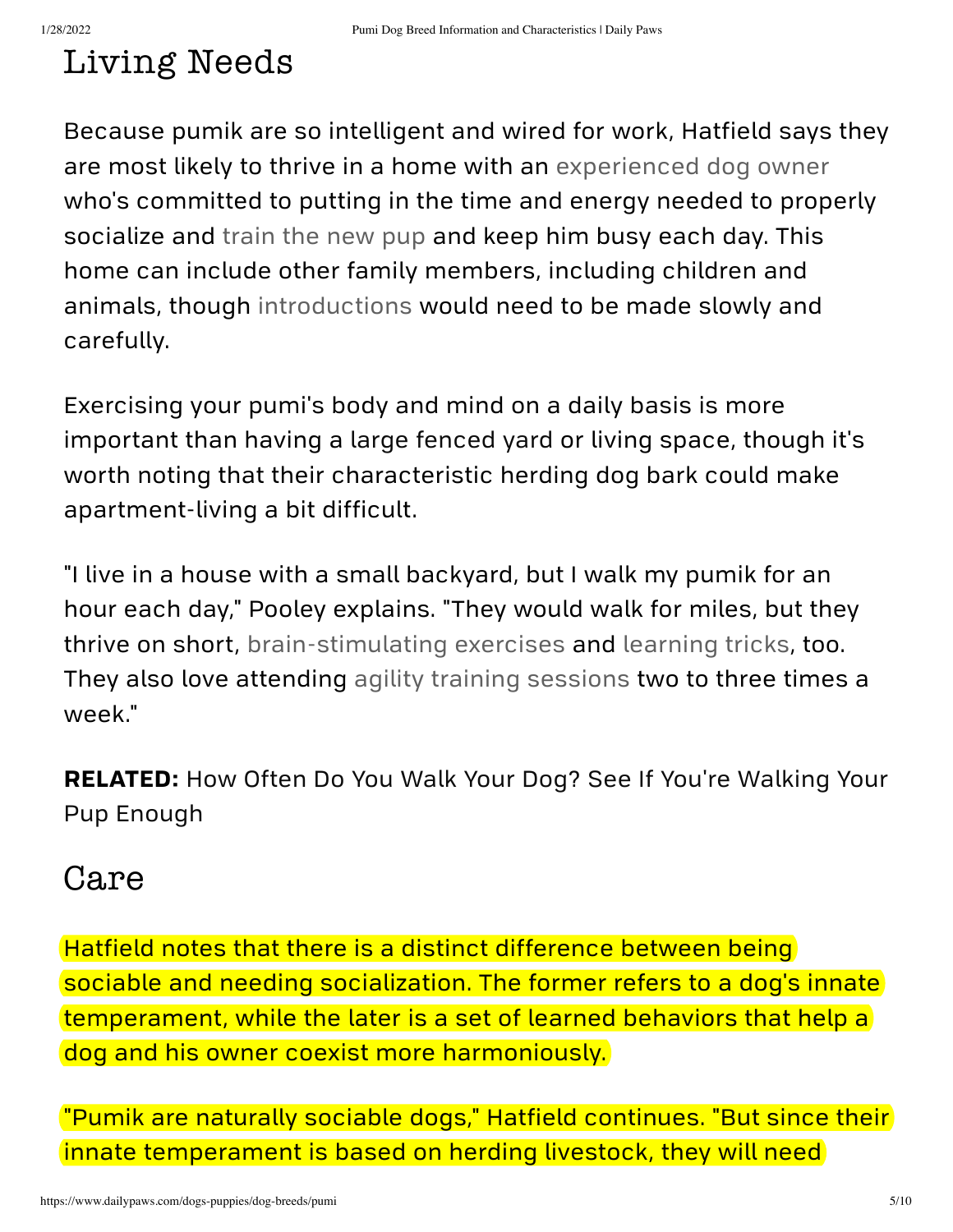socialization to make them suitable companions for living in a home."

The first 16 weeks of a dog's life are referred to as the "critical period." It's during this time, Hatfield explains, that the puppy learns how to be a dog (e.g. nonverbal and verbal [communication,](https://www.dailypaws.com/dogs-puppies/dog-behavior/common-dog-behaviors/how-to-stop-a-puppy-from-biting) that fingers are not chew toys, and what is and isn't appropriate when interacting with his fellow littermates). It's also when the puppy begins to learn how to live with humans.

"Whatever occurs during this period has lifelong consequences, either good or bad," Hatfield says. "The dog that doesn't receive proper socialization during his critical period won't reach his fullest capability later in life. For example, puppies that are taken from their mother too early can develop psychological and behavior problems. And those that don't receive enough human interaction can become anxious, nervous, and reactive as they grow older."

For this reason, Hatfield says it's vital for prospective owners to do their due diligence when finding a pumi breeder. "It isn't enough to merely check for a clean kennel environment," she adds. "Puppies need lots of emotional and mental enrichment during their first 16 weeks of life, which includes human interaction and exposure to other appropriately behaved dogs. And these experiences should continue well after the pumi puppy joins a family."

**RELATED:** How to Socialize a Puppy & Why It's So [Important](https://www.dailypaws.com/dogs-puppies/dog-training/basic/how-to-socialize-a-puppy)

In addition to proper socialization, training will be an important component of caring for your pumi. Not only will it help your dog better adapt to his environment, but it is also a great tool to keep your pumi's brain engaged. One innate behavior you'll likely want to help your dog manage right away is his penchant for barking. **"This behavior is a** useful tool when herding or guarding livestock but not so useful and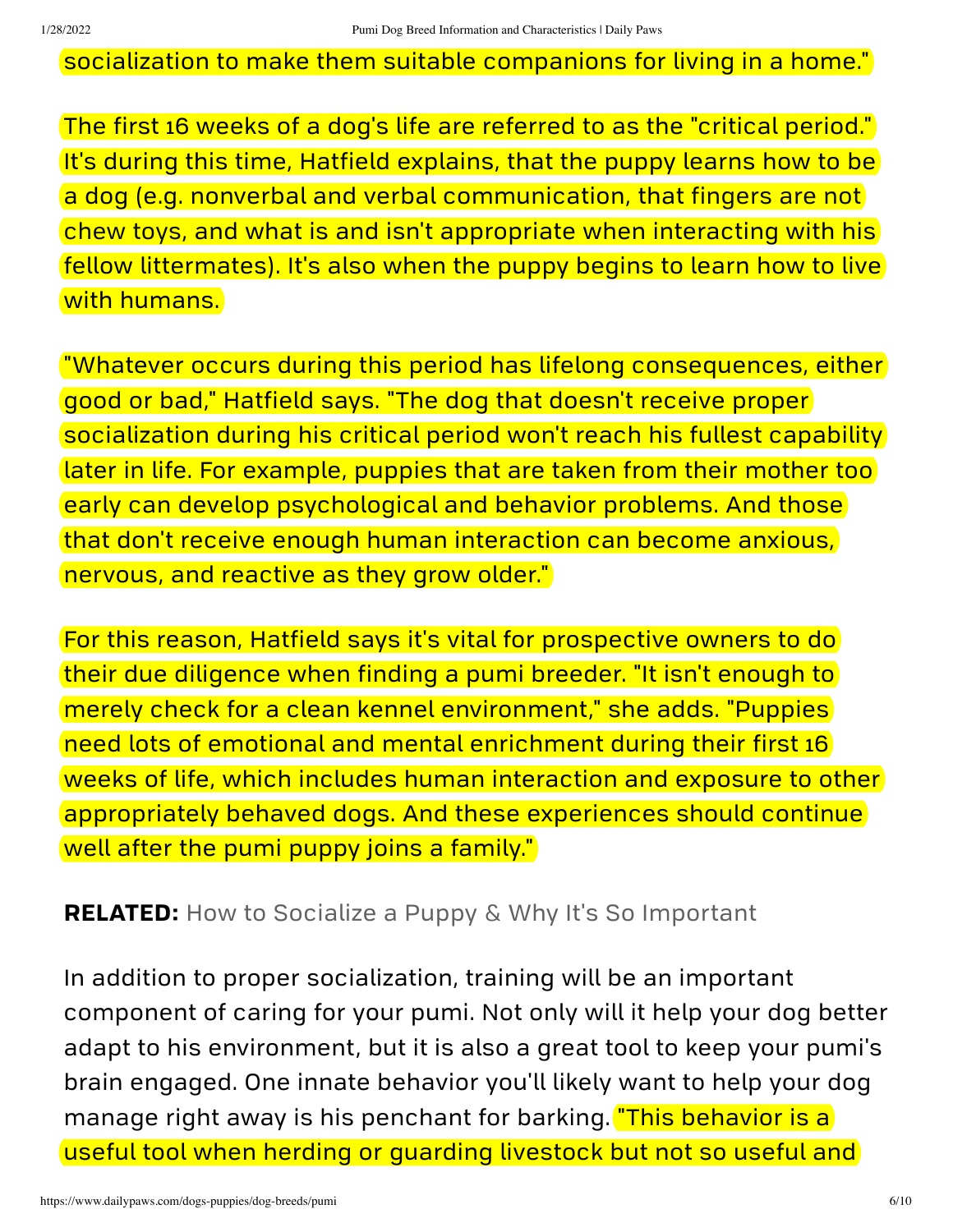certainly not appropriate while living in the home," Hatfield says. When working with your pumi, always use positive training [methods.](https://www.dailypaws.com/dogs-puppies/dog-training/basic/training-dog-with-treats)

Regular exercise and human interaction are other crucial aspects of the lively pumi's care. Every pumi will be different with regards to what they enjoy most, but obedience classes, nose [work,](https://www.dailypaws.com/dogs-puppies/dog-training/agility-competitive/nose-work-training-dogs) and agility [training](https://www.dailypaws.com/dogs-puppies/training/agility-competitive/dog-agility-training) are a good place to start, as they are appropriate outlets for their herding work instincts.

Finally, as is typical for working dogs, the pumi's grooming routine is fairly fuss-free. The [Hungarian](https://pumiclub.org/wp-content/uploads/2015/07/The-Pumi-Coat-and-Its-Grooming.pdf) Pumi Club of America (HPCA) advises [combing](https://www.dailypaws.com/gear-apparel/dog-supplies/dog-grooming-supplies/best-dog-brushes) his coat every few weeks. After combing, you'll need to wet his fur completely—but leave the blow dryer in the cabinet. It's best to let Mother Nature be the one to dry and shape those characteristic corkscrew curls.

> Because pumik are so intelligent and wired for work, they are most likely to thrive in a home with an experienced dog owner who's committed to training and socialization.

CREDIT: DAVID POOL PHOTO / ADOBE STOCK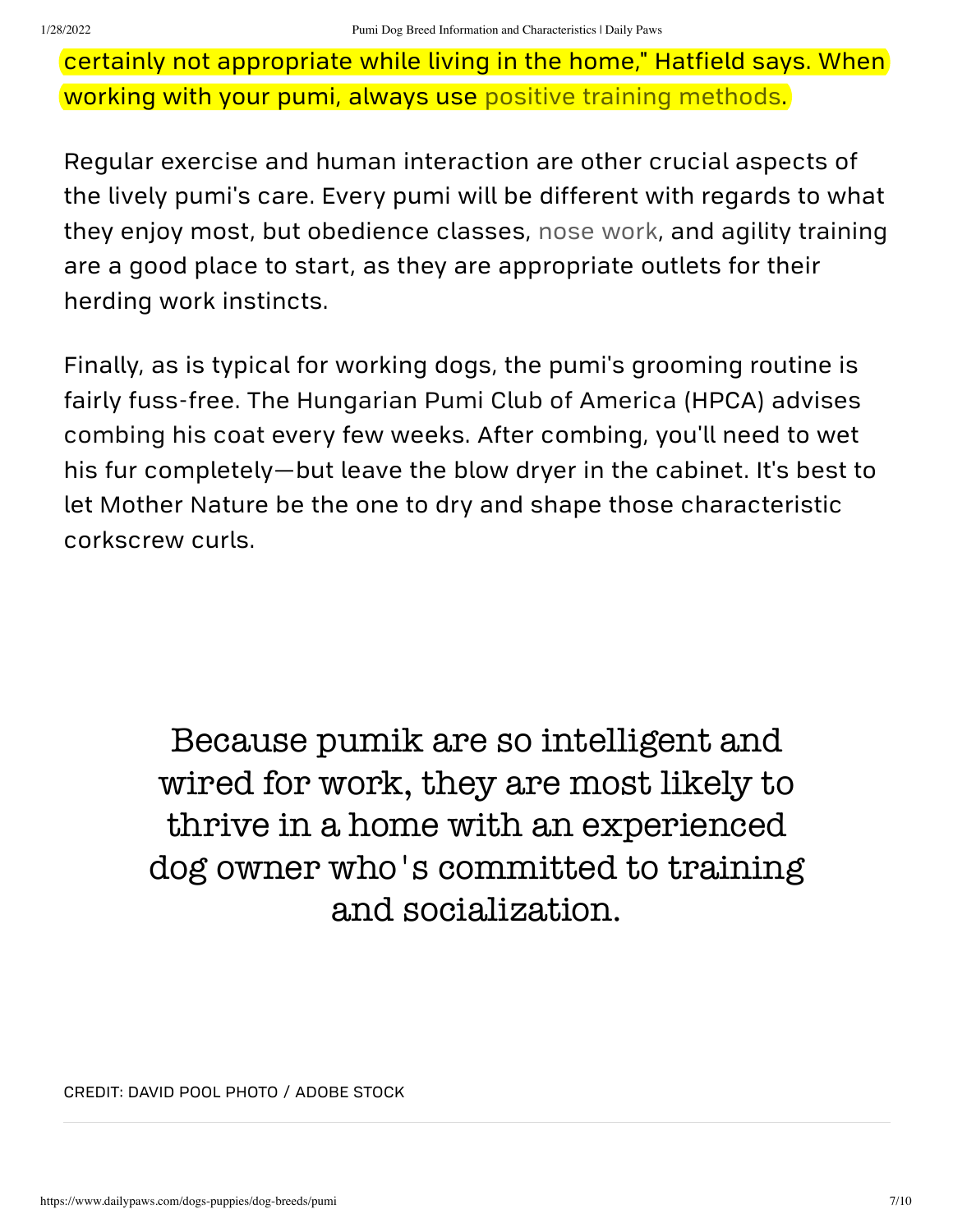## <span id="page-7-0"></span>Health

Pumik are [generally](https://www.dailypaws.com/living-with-pets/pet-compatibility/healthiest-dog-breeds) healthy dogs that can live until the age of 13, but as with any breed, they are predisposed to some health conditions:

Hip [dysplasia:](https://www.dailypaws.com/dogs-puppies/health-care/senior-dog-health/hip-dysplasia) The HPCA lists hip [dysplasia](https://www.dailypaws.com/dogs-puppies/health-care/senior-dog-health/hip-dysplasia) as the most common health [condition](https://pumiclub.org/about-the-pumi/pumi-health/) in the breed. Hip dysplasia is a developmental condition in which the joints are loose, leading to pain, mobility problems, and [osteoarthritis.](https://www.dailypaws.com/dogs-puppies/health-care/senior-dog-health/arthritis-in-dogs) Though the signs of disease often don't appear until the dog is older, you can screen your pumi for hip dysplasia at a young age with X-rays.

**Degenerative myelopathy**: According to the HPCA, some pumik carry the gene for degenerative myelopathy, a progressive spinal cord disease that affects older dogs and is similar to amyotrophic lateral sclerosis (commonly referred to as simply ALS) in humans.

**Primary lens luxation:** The HPCA reports that there have been several pumik in Scandinavian countries with primary lens luxation, an inherited condition in which the lens of the eye moves out of its normal position, resulting in inflammation and damage to the optic nerve (called [glaucoma\).](https://www.dailypaws.com/dogs-puppies/health-care/dog-conditions/how-to-tell-if-your-dog-is-going-blind) Without treatment, it can cause blindness.

Because both degenerative myelopathy and primary lens luxation are inherited disorders, the HPCA recommends making sure your prospective pumi's parents were DNA tested for the conditions. Before bringing home a pumi puppy from a breeder, ask if all health screenings [recommended](https://www.ofa.org/recommended-tests?breed=PM) by the Canine Health Information Center have been conducted.

### <span id="page-7-1"></span>History

Though the pumi wasn't recognized by the American Kennel Club until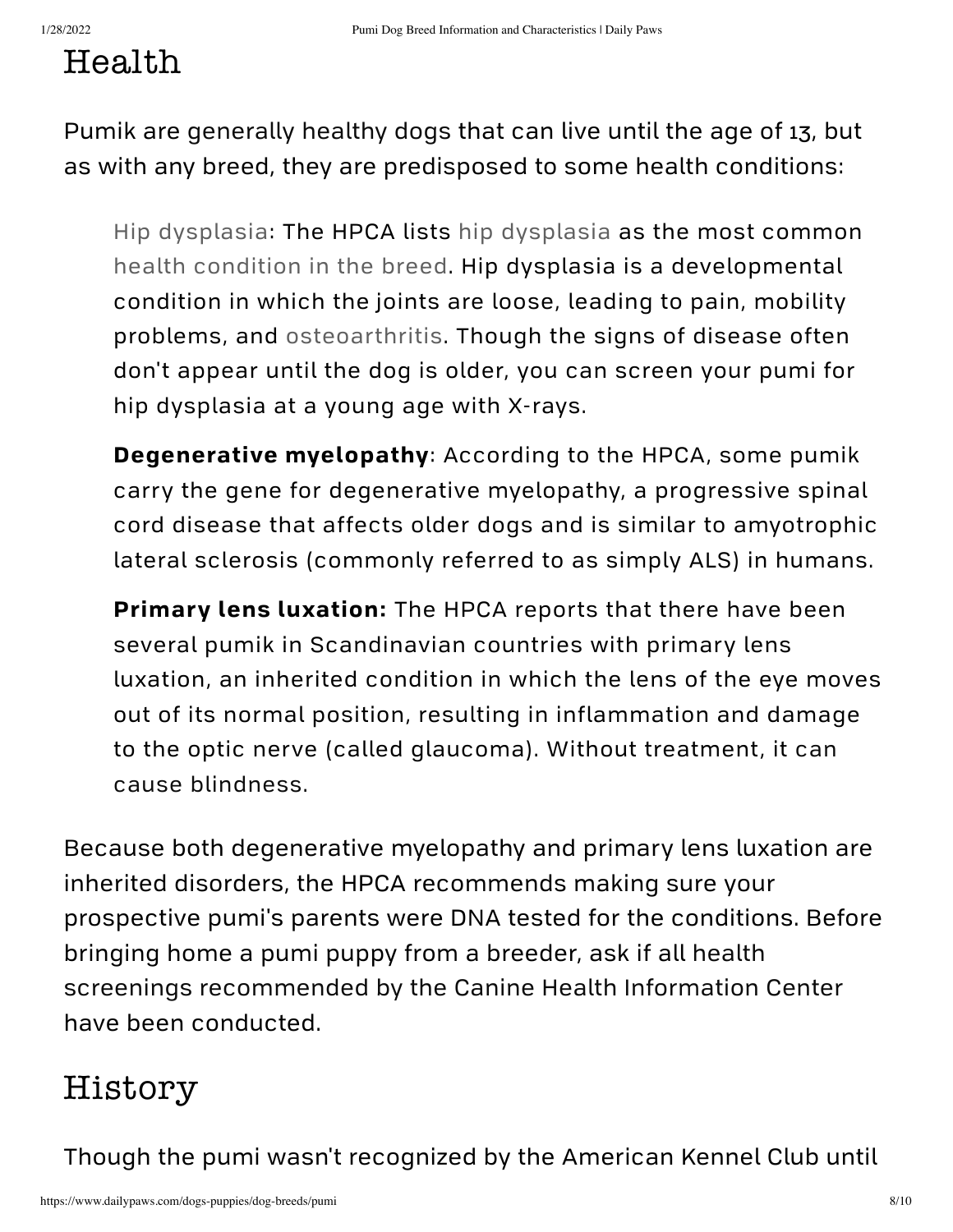2016, these pups are not a new breed. There are three distinct herding breeds indiginous to Hungary: the [puli,](https://www.dailypaws.com/dogs-puppies/dog-breeds/puli) the [mudi,](https://www.dailypaws.com/dogs-puppies/dog-breeds/mudi) and the pumi. The puli is thought to be the oldest of the trio, with his ancestors migrating to what is now Hungary in 800 A.D. [According](https://pumiclub.org/about-the-pumi/origins-and-history/) to the HPCA, around 300 years ago, pulik (the plural form of puli) began mating with herding dogs from France and Germany as livestock trading brought their masters in close company and that the pumi is a result of this crossbreeding.

The present-day pumi, the HPCA says, was created through hundreds of years of selection by shepherds as they crafted the ideal dog for both the land and their livestock. However, it wasn't until the early 1900s that the breed became distinct from the puli. Before this point, the two breed names were used interchangeably. A professor at the Hungarian University of Veterinary Medicine named Emil Raitsits was the one who finally pushed for the standardization of both the pumi and the puli.

The first pumik to enter the U.S. on record arrived in the 1980s (though it's possible and likely that others came much earlier). The club adds that the breed [remains](https://www.dailypaws.com/living-with-pets/pet-compatibility/rare-dog-breeds) rare, with only a few litters born each year.

### <span id="page-8-0"></span>Fun Facts

Despite having a very serious and important job in history (and often still today), the breed is sometimes referred to as "the clown," likely because their ears are such a singular blend of comedy and theatrics!

When Hungarians began taking a closer look at their indiginous herding dogs, the HPCA says they found that the three breeds clustered in separate regions. The puli was mostly in the eastern plains, the mudi was more prevalent in the south, and the pumi